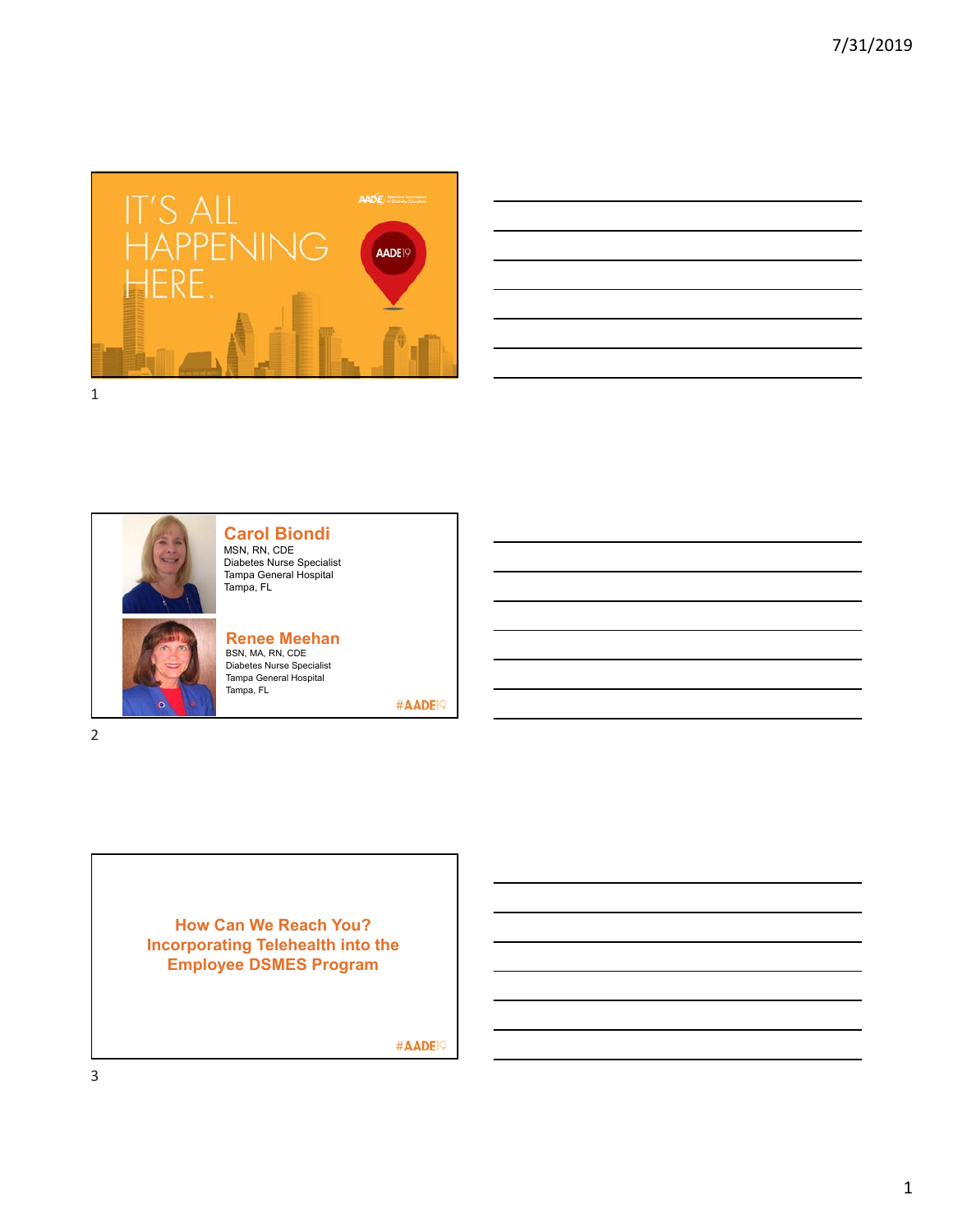# **Disclosure to Participants**

- 
- Notice of Requirements For Successful Completion Please refer to learning goals and objectives Learners must attend the full activity and complete the evaluation in order to claim continuing education credit/hours
- Conflict of Interest (COI) and Financial Relationship Disclosures:<br>- Presenter: XX, PharmD, CDE Speaker's Bureau: XYZ Pharmaceuticals; Advisory Board: ABC, Inc<br>- Presenter: XX, MS, RD No COl/Financial Relationship t
- 
- Non-Endorsement of Products: Accredited status does not imply endorsement by AADE, ANCC, ACPE or CDR of any commercial products displayed in conjunction with this educational activity
- Off-Label Use:
	- Participants will be notified by speakers to any product used for a purpose other than for which it was approved by the Food and Drug Administration.

#AADE<sup>19</sup>

4

# **Learning Objectives**

- Define the steps necessary to develop an effective telehealth DSMES Program
- Describe the technology utilized in a telehealth DSMES Program
- Identify the benefits, barriers, challenges that may be encountered when implementing a telehealth DSMES Program

#AADE<sup>19</sup>

5



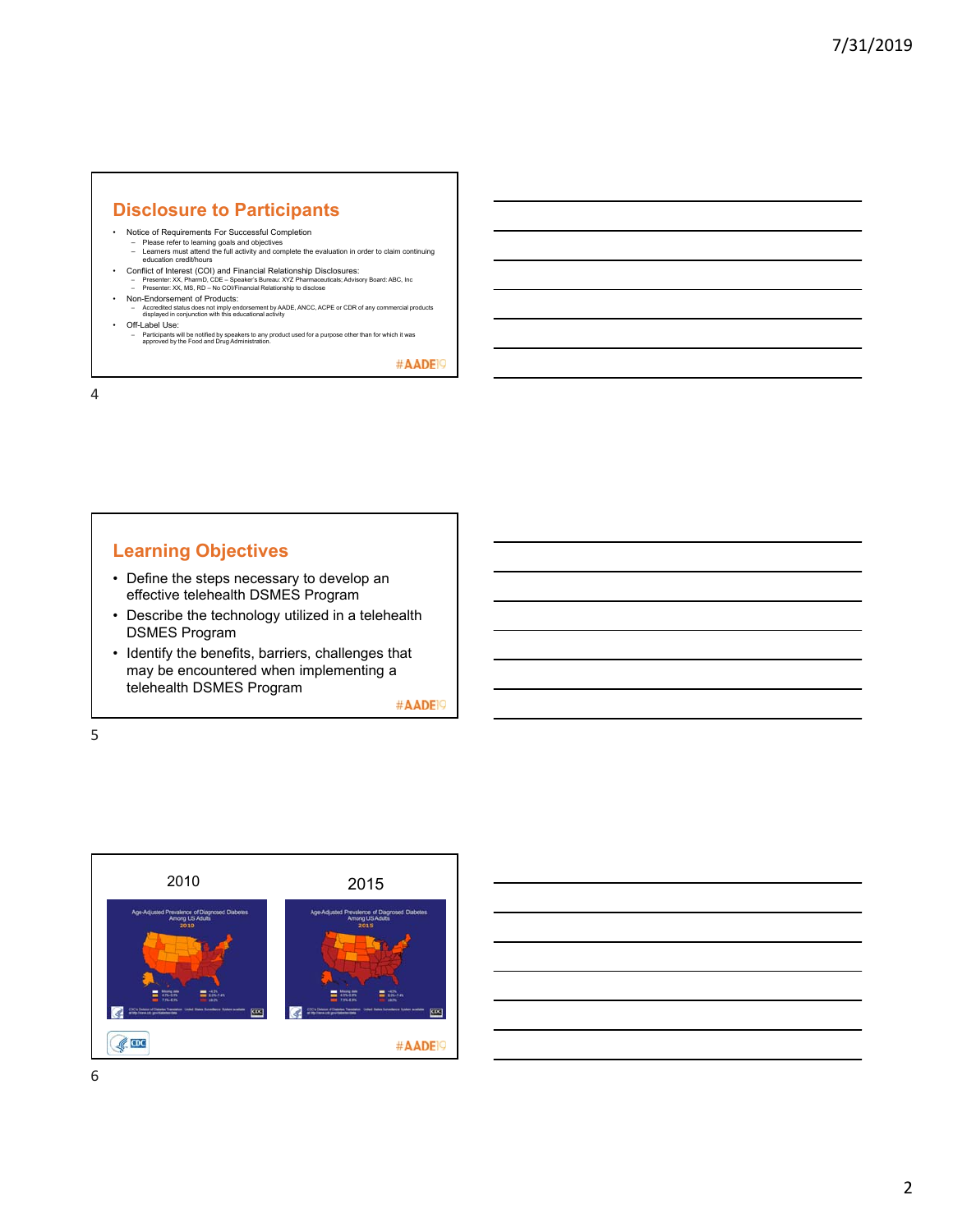

#### **TGH Employees with Diabetes Breakdown by Type of Diabetes:** • Employees = 579  $-$  Type 1 = 49  $-$  Type 2 = 542 – 87 employees did not have a type specified • Spouses =  $351$ – Type 1 = 16 – Type 2 = 342 – 60 spouses did not have a type specified

#AADE<sup>19</sup>



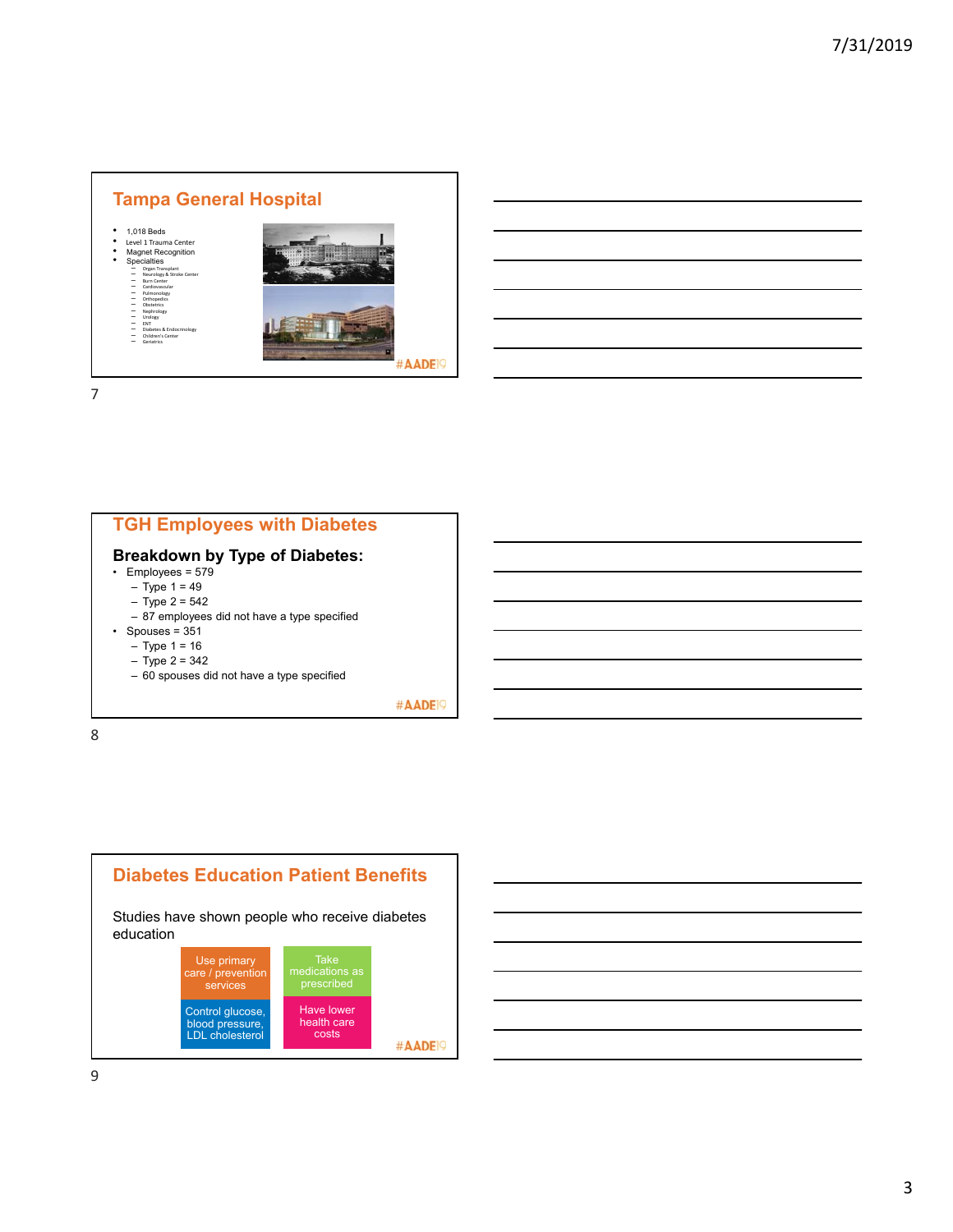## **Research Supports Diabetes Education via Telehealth**

• **18 of 25 reviews reported significant reduction in A1C**



10



# **Effective Diabetes Telehealth Interventions Include:**

- 2-way Communication
- Analyzed patient-generated health data
- Tailored education
- Individualized feedback

Journal of Diabetes Science and Technology, 2017, Vol 11, Issue 5, pp. 1015 – 1027

#AADE<sup>19</sup>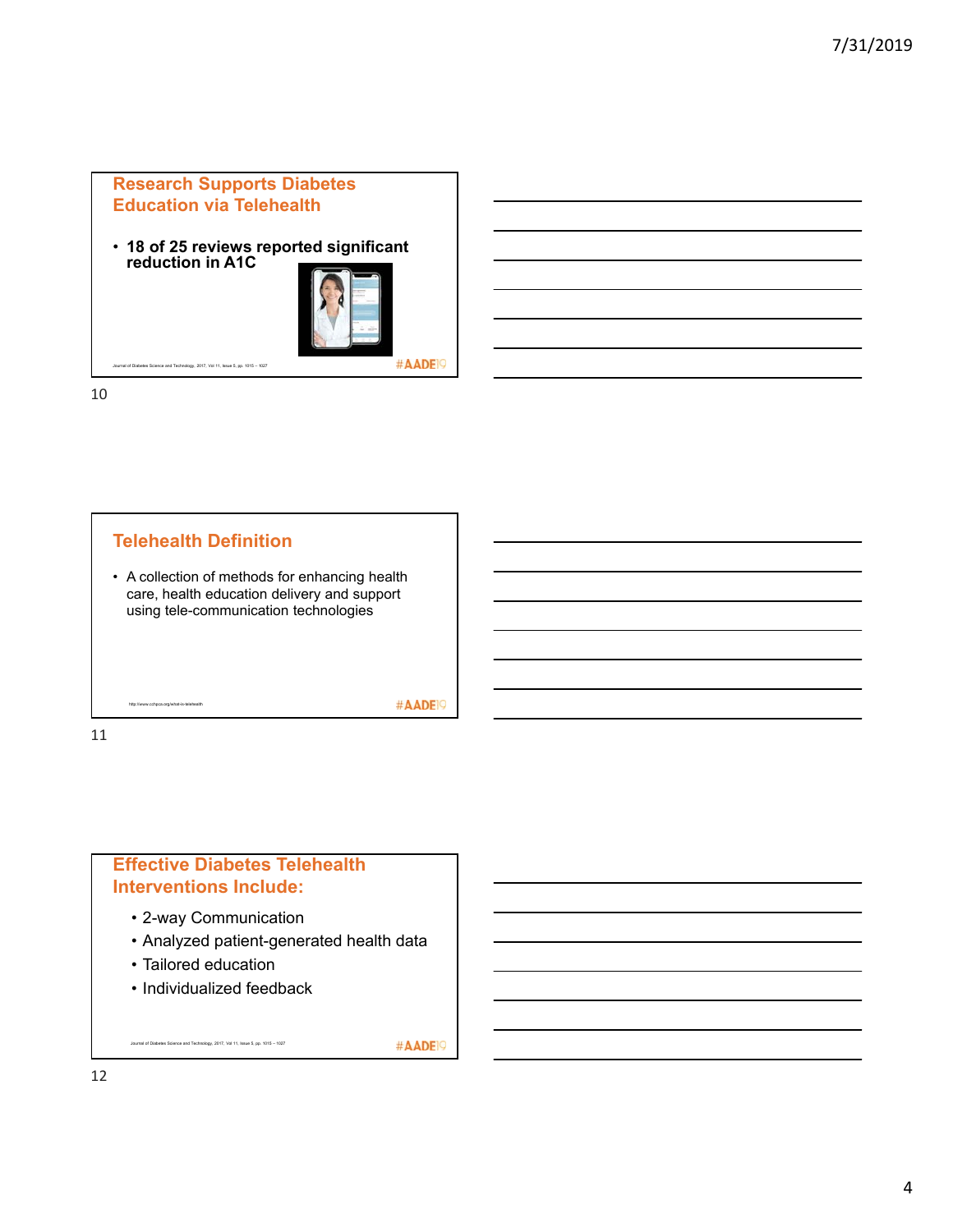## **Telehealth Benefits**

- **Convenience & Accessibility**
- ‒ Provides services to individuals with limited mobility
- ‒ Can serve remote areas which have limited access to education

#AADE<sup>19</sup>

#AADE<sup>19</sup>

- ‒ No travel time ‒ Comfort of home
- **Real Time Intervention**
- ‒ CDE provides timely insight and support
- 
- ‒ Individualized coaching and management ‒ Ongoing education with each interaction
- Short sessions/short-term goals
- Better understanding and adherence
- **Assurance**
- ‒ Someone is watching out for their care and wellbeing
- **Improved Quality of Life**
- Less time spent at MD offices, Urgent Care, ER

13

## **Telehealth Concerns** • **Educator Concerns**

- ‒ Technology set-up on remote and originating sites ‒ Technology issues during the program
- 
- Training staff<br>— Patient teaching tools and resources at remote sites<br>— Services are only reimbursable by Medicare if specific criteria are met
- 
- ‒ For effective patient engagement, the Educator must: Utilize effective communication
	-
	-
	- Consider various learning styles Ask open ended questions to ensure continued feedback and attention Find ways to interpret understanding of information
	- Evaluate limited body language clues

#### • **Patient Concerns**

- 
- ‒ Appropriate and timely delivery of educational materials ‒ Overcoming fears and barriers to personal data safety ‒ Distractions of the home environment
- 
- ‒ Technology barriers/ limitations

14

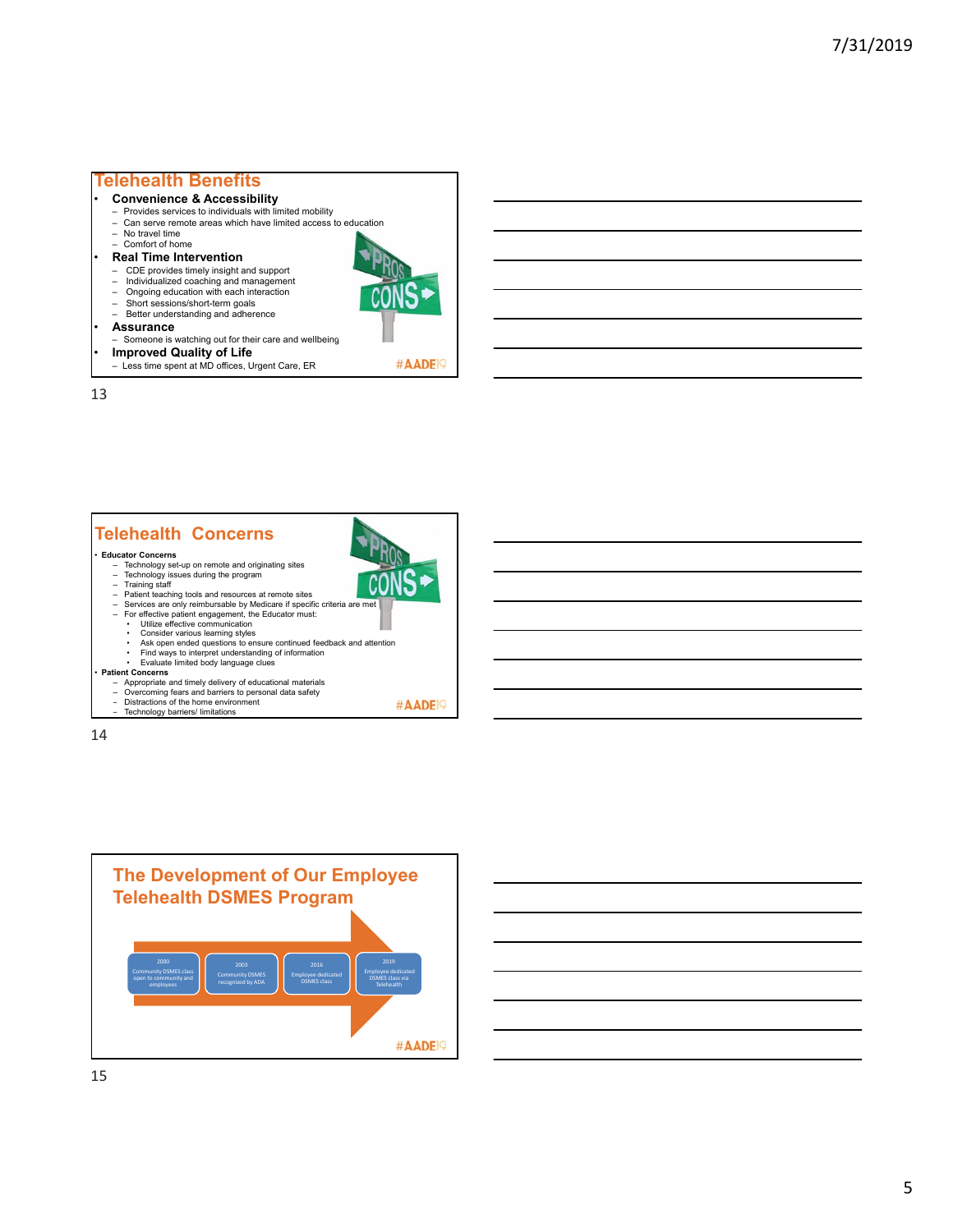## **Transitioning from Traditional Education to Telehealth**





#AADE

16





Delivery Model • Multiple sites or single site

 $-$  Distant site

• Individual sessions conducted remotely or on-site

#AADE<sup>19</sup>

17

# **Early Development**

- Program Components
- Understand current process flow
	-
	-
	- and staffing ‒ Multiple sites or single ‒ Optimal number and arrangement ‒ Mandatory documentation define the who, where, how
- Resources
	- Consider health literacy & culture
	- ‒ What resources go with the person or stay in the class #AADE<sup>19</sup>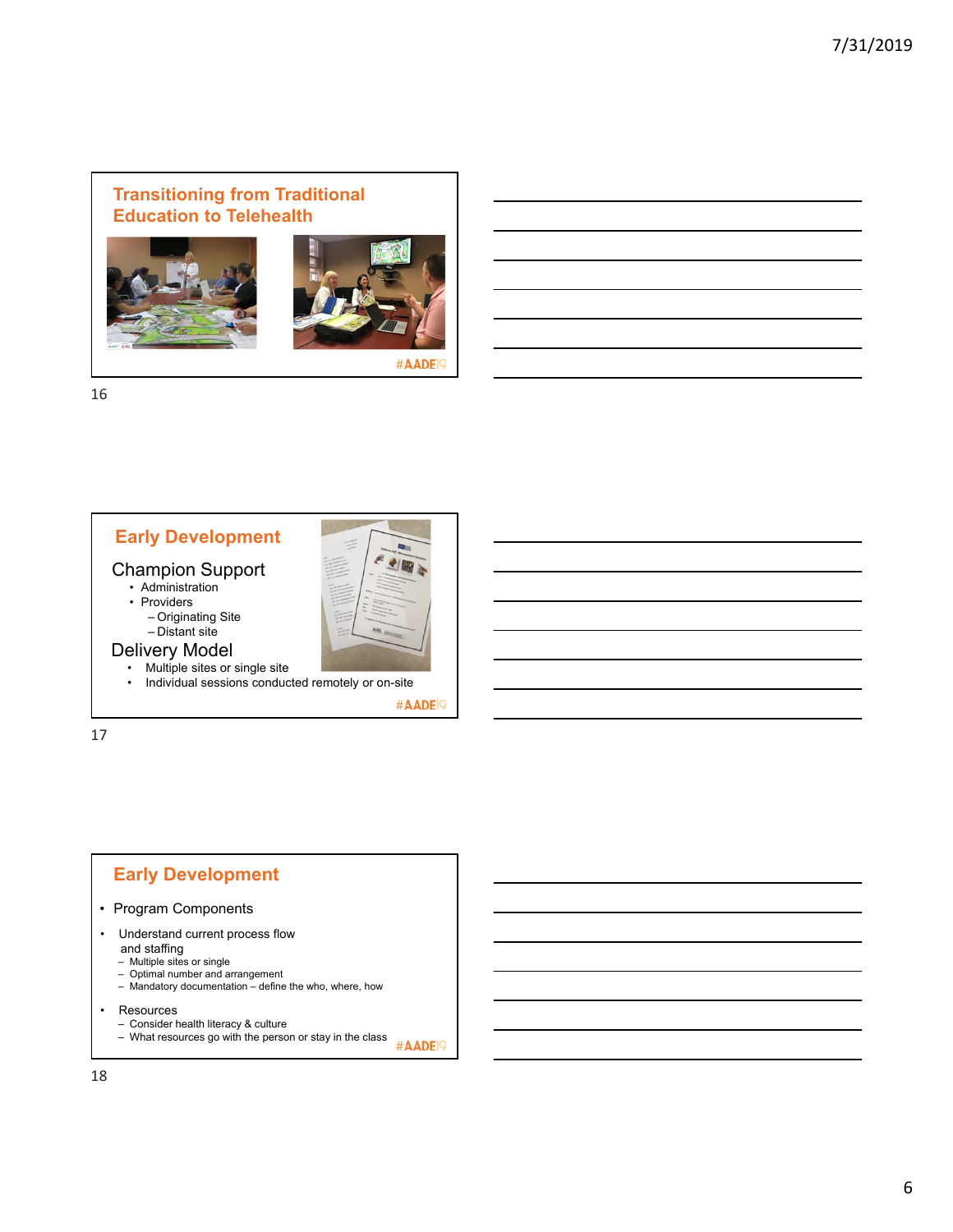



# **Technology - Participant End**

- WebEx Meetings 1.3 System Requirements
- Windows support
	- ‒ Intel Core 2 Duo CPU 2.XX GHz or AMD processor (2 GB of RAM recommended)
	- ‒ JavaScript and Cookies enabled
	- ‒ Active X enabled and unblocked for Microsoft Internet Explorer (recommended)
	- ‒ Java 6.0 or later

#AADE<sup>19</sup>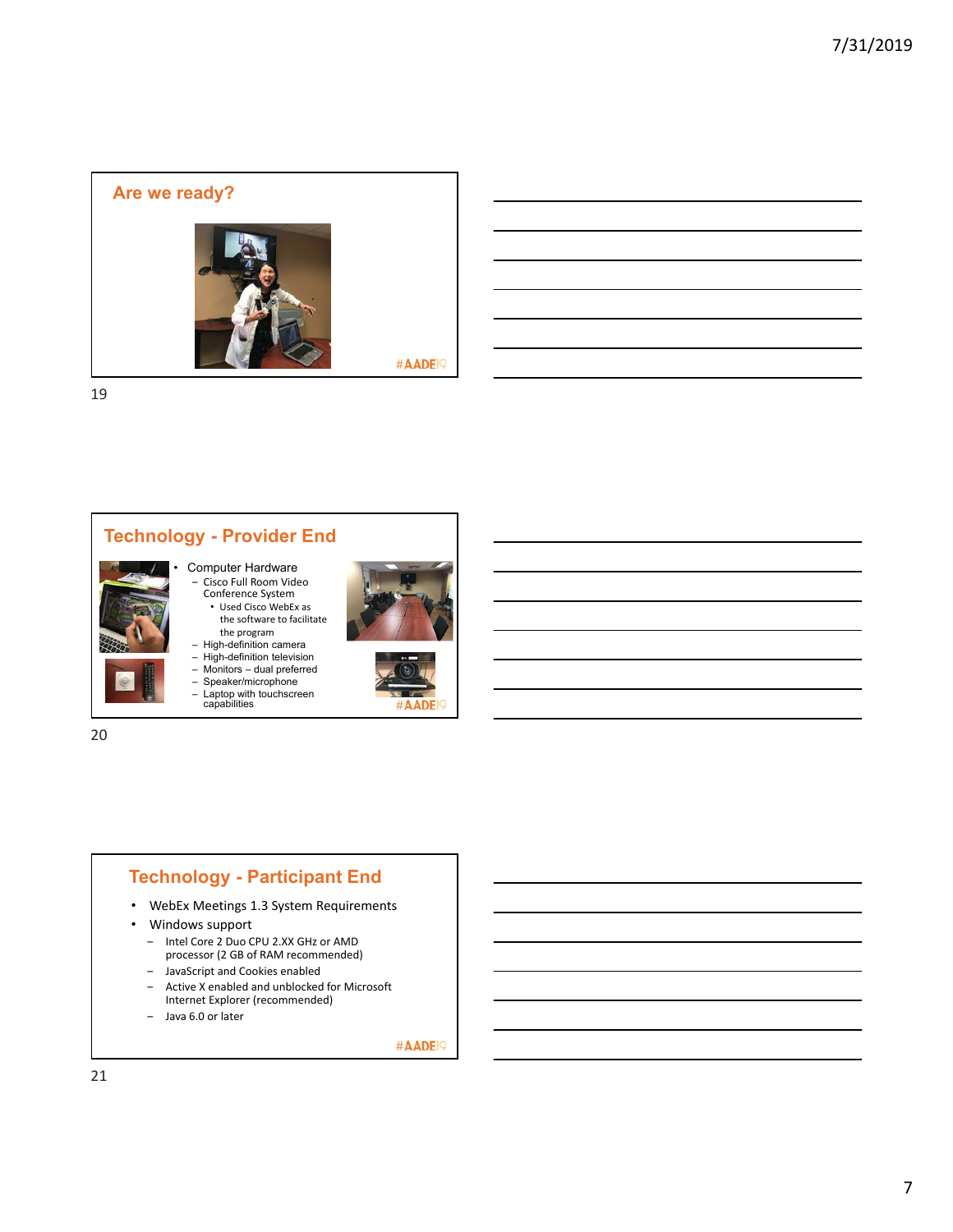## **Medicare/Medicaid Reimbursement**

- ADA/AADE approved DSMES program
- Service must be secure, real time interactive audio/video at approved sites
- Eligible provider Registered Dietitian, Advanced Practice Nurse Practitioner, Clinical Nurse Specialist, Nutritional Professional, Clinical Social Worker
- A Diabetes Self-Management Training (DSMT) service or a Medical Nutrition<br>Therapy (MNT) service furnished by a certified DSMT or MNT provider qualifies<br>as a Federally Qualified Health Center (FQHC) visit
- Must be delivered using appropriate equipment and meet HIPAA, privacy & security requirements

https://www.federalregister.gov/documents/2018/07/27/2018-14985/medicare-program-revisions-to-payment-policies-under-the-physician-fee-schedule-and-

22

 $-230$ 









#AADE<sup>19</sup>



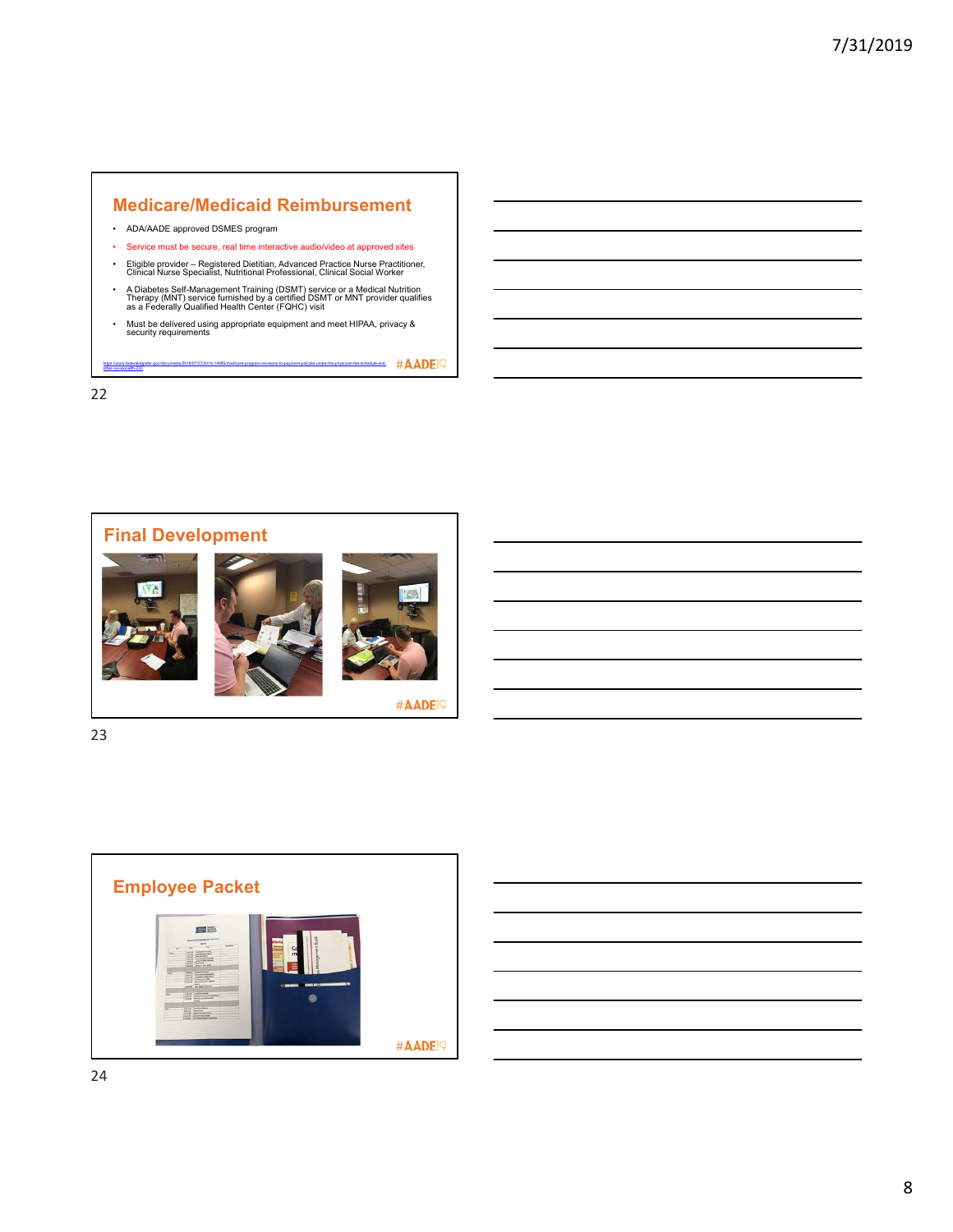

| and the contract of the contract of the contract of the contract of the contract of the contract of the contract of      |  |        |
|--------------------------------------------------------------------------------------------------------------------------|--|--------|
|                                                                                                                          |  |        |
| <u> Alexandro de la contrada de la contrada de la contrada de la contrada de la contrada de la contrada de la co</u>     |  | ______ |
|                                                                                                                          |  |        |
|                                                                                                                          |  |        |
|                                                                                                                          |  |        |
| <u> Alexandro de la contrada de la contrada de la contrada de la contrada de la contrada de la contrada de la co</u>     |  |        |
|                                                                                                                          |  |        |
| <u>successive and the second control of the second control of the second control of the second control of the second</u> |  |        |
|                                                                                                                          |  |        |
| and the contract of the contract of the contract of the contract of the contract of the contract of the contract of      |  |        |
|                                                                                                                          |  |        |
| <u> Album and the second control of the second control of the second control of the second control of the second</u>     |  |        |

 $\overline{a}$ 

25



26

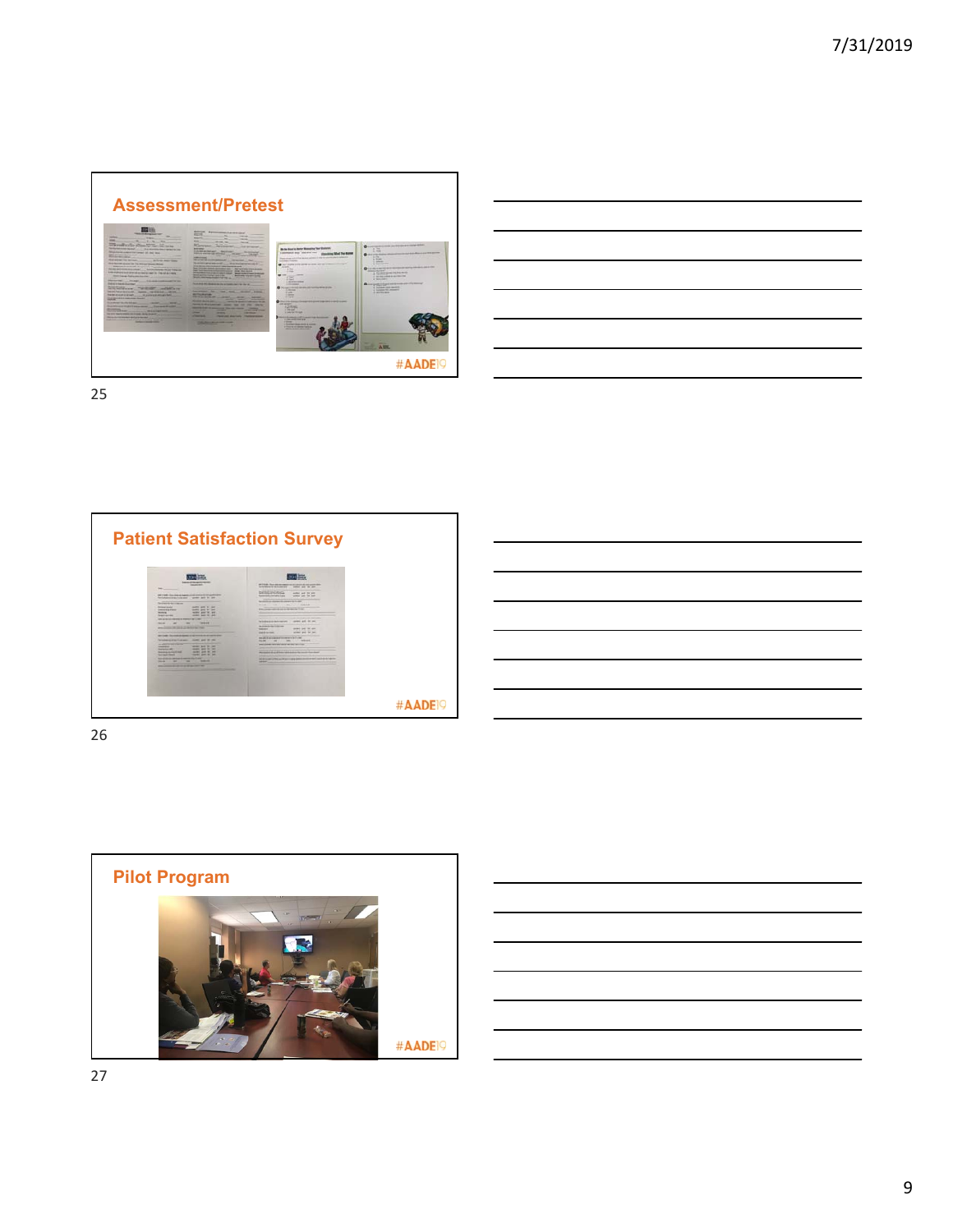

|                                                                                                                      |  |  | $\sim$ $\sim$ |
|----------------------------------------------------------------------------------------------------------------------|--|--|---------------|
|                                                                                                                      |  |  | _____         |
|                                                                                                                      |  |  |               |
| <u> 1989 - Andrea Santa Andrea Andrea Andrea Andrea Andrea Andrea Andrea Andrea Andrea Andrea Andrea Andrea Andr</u> |  |  |               |





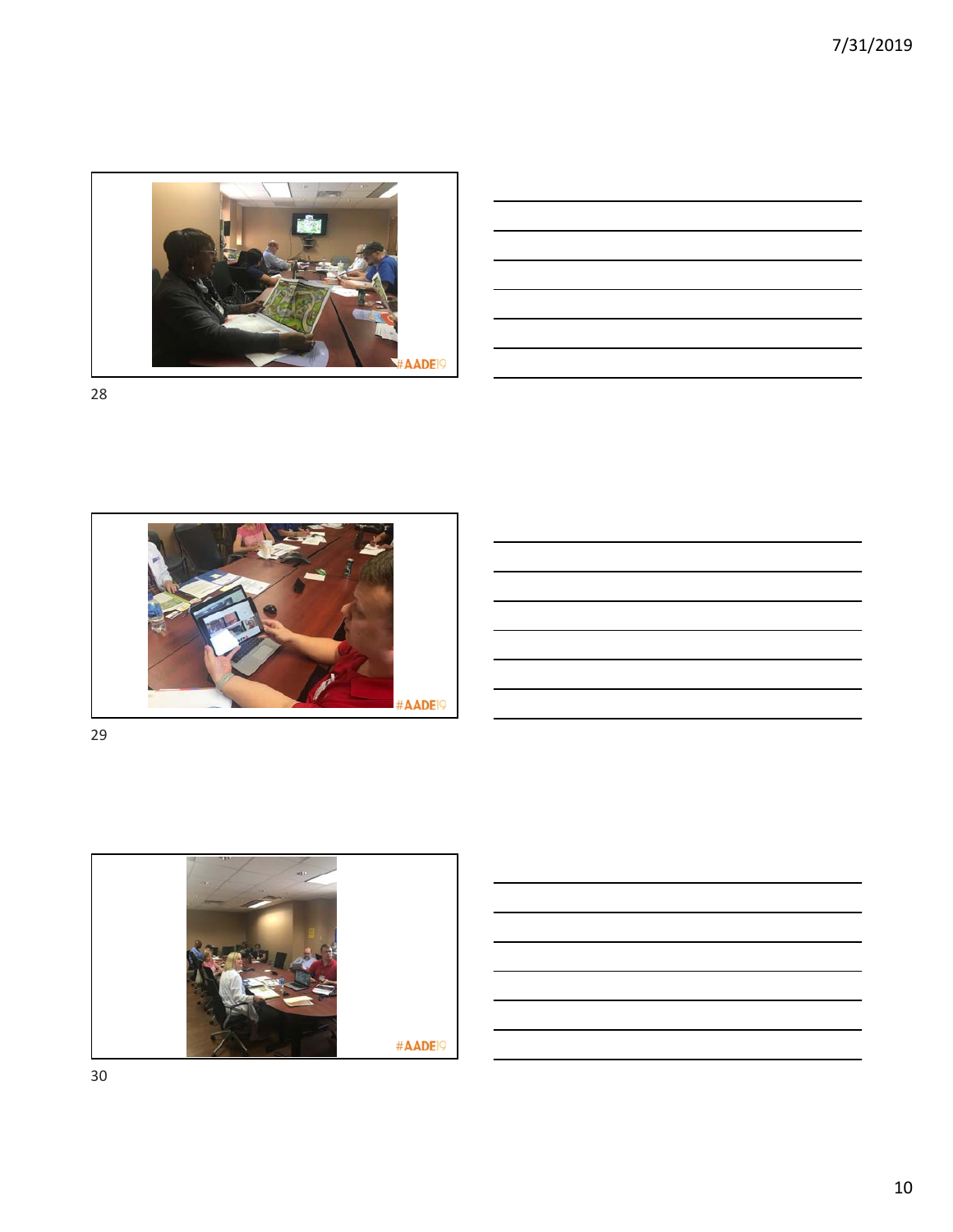

### **Lessons Learned**

- Facilitator and assistant with IT expertise is critical
- Advanced IT equipment is desirable
- Microphones throughout the room so all can hear
- Enlist support from complimentary programs
- Prepare a well-designed program
- Practice, Practice, Practice

#AADE<sup>19</sup>

32

#### **Summary**

- Establish goals for a telehealth program
- Gain administrative support
- Develop a budget
- Enlist IT support
- Enlist support from complimentary programs
- Develop strategies for program "buy in"
- Take time for training and well-planned program deployment
- Conduct a pilot program
- Measure your outcomes: metrics

#AADE<sup>19</sup>